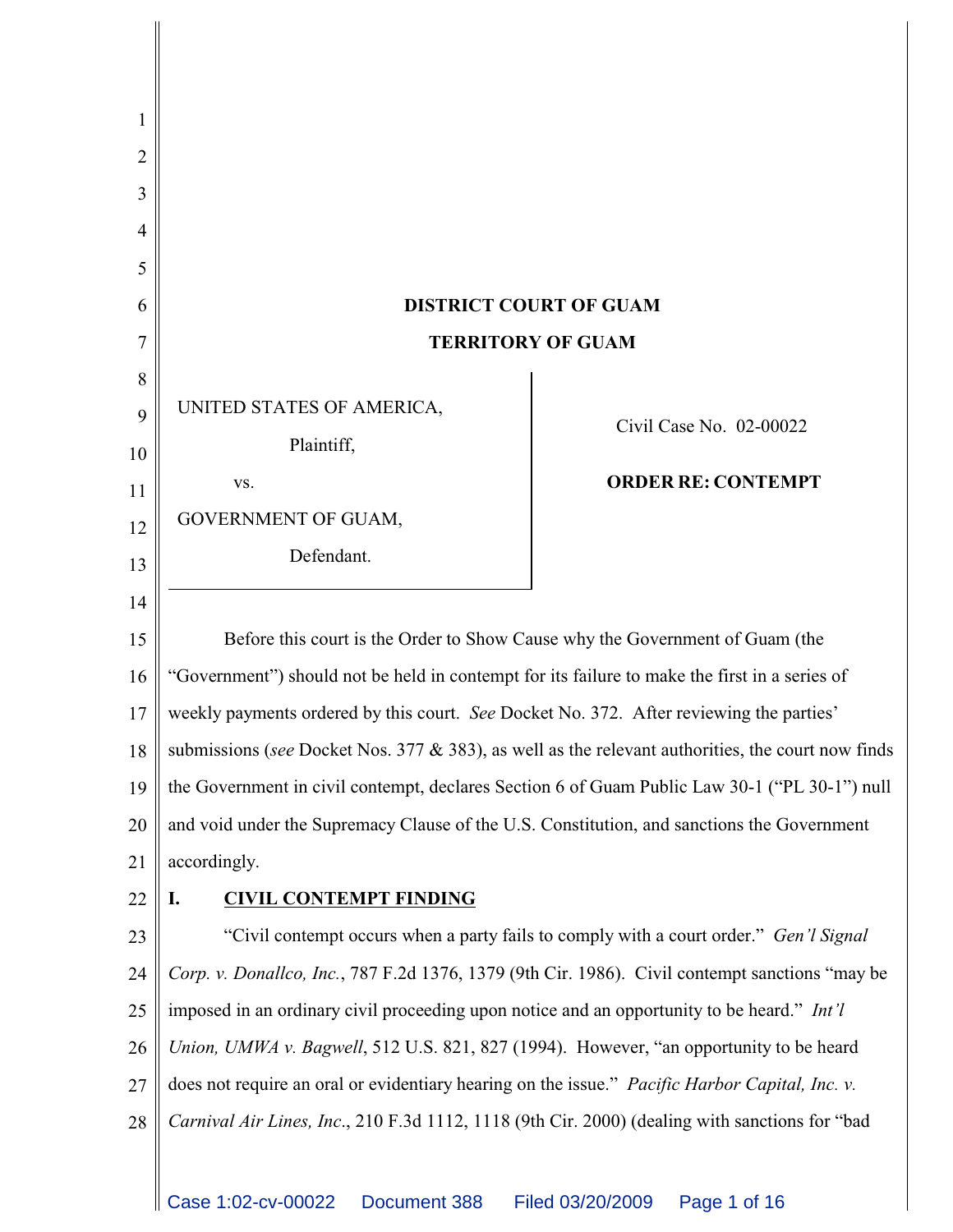1 2 3 4 5 6 7 faith" conduct under 28 U.S.C. § 1927). Rather, "[t]he opportunity to brief the issue *fully satisfies due process requirements*." *Id*. (emphasis added); *see also United States v. Ayres*, 166 F.3d 991, 995 (9th Cir. 1999) (Ninth Circuit "has repeatedly held . . . that finding a party in civil contempt without a full-blown evidentiary hearing does not deny due process of law to a contemnor"); *Wilson-Simmons v. Lake County Sheriff's Dep't*, 207 F.3d 818, 822 (6th Cir. 2000). This is particularly so where—as here—the papers before the court reveal *no* dispute as to the facts relevant to the contempt inquiry. *See Ayres*, 166 F.3d at 995.

8 9 10 11 12 13 14 15 16 The Government disputes neither the court's power to enforce an order by civil contempt sanctions, nor the "wide latitude" the court has in determining whether there has been contemptuous defiance of an order enforcing a consent decree. *See* Docket No. 377 at 4:9-21 (*citing*, *inter alia*, *Frew ex rel. Frew v. Hawkins*, 540 U.S. 431, 432 (2004); *Shillitani v. United States*, 384 U.S. 364, 367 (1966); *King v. Allied Vision, Ltd.*, 65 F.3d 1051, 1058 (2d Cir. 1995); *Gifford v. Heckler*, 741 F.2d 263, 266 (9th Cir. 1984)). And, the Government clearly had adequate notice of the contempt charge it faces, as shown by its detailed brief raising some spurious defenses, but challenging *none* of the relevant underlying facts. *See* Docket No. 377 at 1:22-14:3.

17

#### **A. The Government's Conduct Satisfies The Elements Of Civil Contempt**

18 19 20 21 22 23 Before holding a party in civil contempt, a court must make two findings: (1) the party must have disobeyed a "specific and definite court order," and (2) the party must have "fail[ed] to take all reasonable steps within [its] power to comply." *Reno Air Racing Ass'n, Inc. v. McCord*, 452 F.3d 1126, 1130 (9th Cir. 2006) (*quoting In re Dual-Deck Video Cassette Recorder Antitrust Litig'n*, 10 F.3d 693, 695 (9th Cir. 1993)). The relevant evidentiary standard is "clear and convincing." *FTC v. Affordable Media*, 179 F.3d 1228, 1239 (9th Cir. 1999).

24 25 26 27 28 **1. The Government Disobeyed A "Specific and Definite Court Order"** The first issue is whether the Government disobeyed a "specific and definite court order." *Reno Air Racing*, 452 F.3d at 1130. Rule 65(d) of the Federal Rules of Civil Procedure requires that any injunction be "specific in terms" and describe "in reasonable detail, and not by reference

Page 2 of 16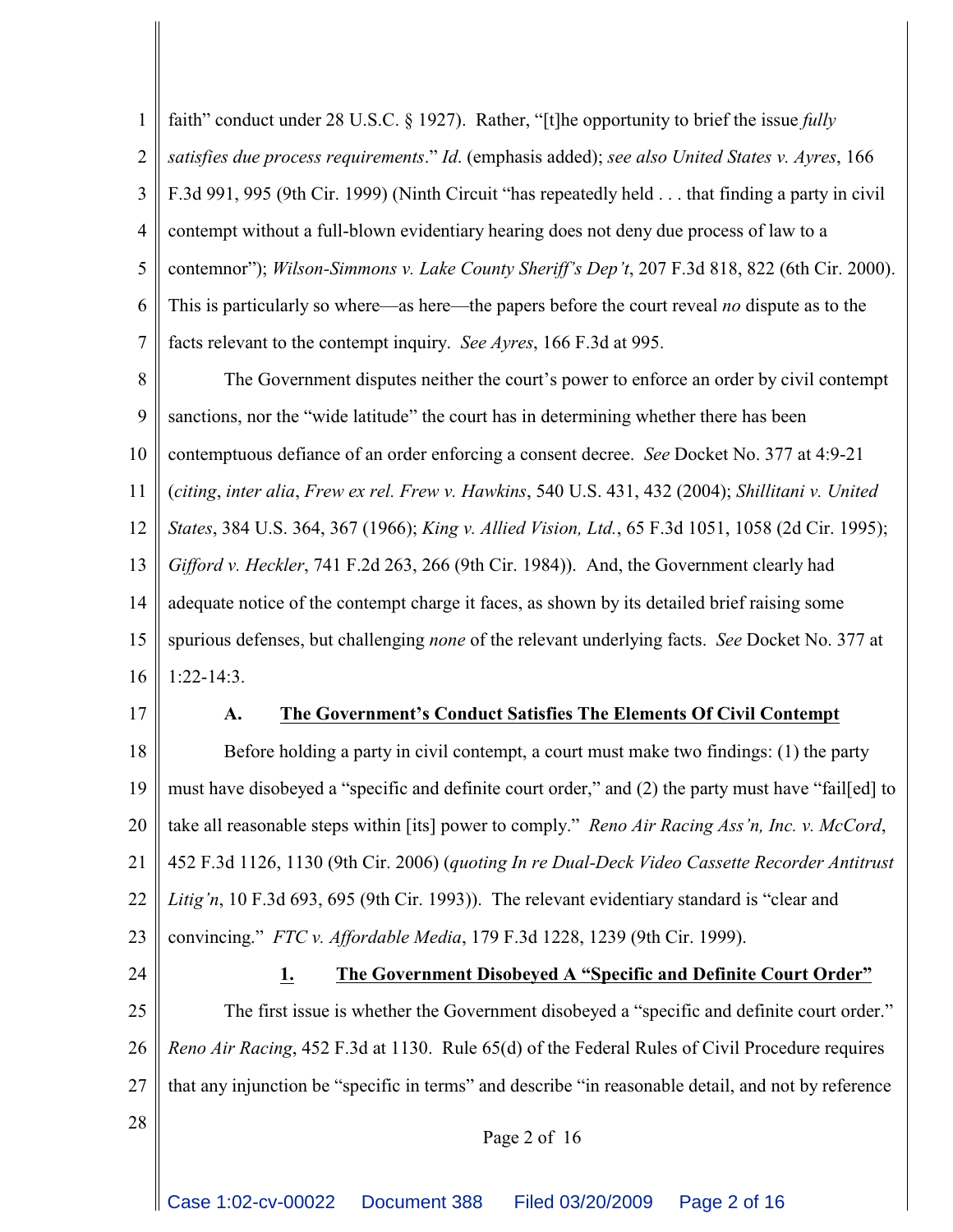| $\mathbf{1}$   | to the complaint or other document, the act or acts sought to be restrained." FED. R. CIV. P.                                                                                                                                                     |  |  |  |  |
|----------------|---------------------------------------------------------------------------------------------------------------------------------------------------------------------------------------------------------------------------------------------------|--|--|--|--|
| $\overline{2}$ | 65(d). "If an injunction does not clearly describe prohibited or required conduct, it is not                                                                                                                                                      |  |  |  |  |
| 3              | enforceable by contempt." Gates v. Shinn, 98 F.3d 463, 468 (9th Cir. 1996). See also Schmidt v.                                                                                                                                                   |  |  |  |  |
| $\overline{4}$ | Lessard, 414 U.S. 473, 476 (1974) ("[T] he specificity provisions of Rule 65(d) are no mere                                                                                                                                                       |  |  |  |  |
| 5              | technical requirements. The Rule was designed to prevent uncertainty and confusion on the part                                                                                                                                                    |  |  |  |  |
| 6              | of those faced with injunctive orders, and to avoid the possible founding of a contempt citation                                                                                                                                                  |  |  |  |  |
| $\overline{7}$ | on a decree too vague to be understood.").                                                                                                                                                                                                        |  |  |  |  |
| 8              | Here, the relevant court order is the court's February 13, 2009 "Order re: Cash                                                                                                                                                                   |  |  |  |  |
| 9              | Payments." See Docket No. 359. That Order contained the following language:                                                                                                                                                                       |  |  |  |  |
| 10             | To achieve compliance with the Consent Decree and this court's Order of                                                                                                                                                                           |  |  |  |  |
| 11             | October 22, 2008, the court HEREBY ORDERS that beginning March 1, 2009,<br>the Government of Guam shall deposit the amount of \$993,700.00 with Citibank.                                                                                         |  |  |  |  |
| 12             | Thereafter, on a weekly basis, the Government of Guam shall make deposits in<br>accordance with the funding schedule as attached hereto. As previously stated<br>herein, it is the Government of Guam's responsibility to determine the source(s) |  |  |  |  |
| 13             | of these payments.                                                                                                                                                                                                                                |  |  |  |  |
| 14             | <i>Id.</i> at 18:20-19:1.                                                                                                                                                                                                                         |  |  |  |  |
| 15             | This Order could not be more "specific and definite." See Reno Air Racing, 452 F.3d at                                                                                                                                                            |  |  |  |  |
| 16             | 1130. It unequivocally told the Government what it was to do, and when it was to do it. <sup>1</sup> No                                                                                                                                           |  |  |  |  |
| 17             | reasonable person (or entity) could be confused as to what was required. The Government itself                                                                                                                                                    |  |  |  |  |
| 18             | acknowledged that payment was required, and admits that it simply did not make the payment.                                                                                                                                                       |  |  |  |  |
| 19             | See Docket No. 377 at 4:4-5 (acknowledging the Government's "non-payment" of the "first                                                                                                                                                           |  |  |  |  |
| 20             | court-ordered payment"). Again, the Order did not specify the source of the funds; it simply                                                                                                                                                      |  |  |  |  |
| 21             | required that they be paid. <sup>2</sup>                                                                                                                                                                                                          |  |  |  |  |
| 22             | In sum, the court finds by clear and convincing evidence that the Government disobeyed                                                                                                                                                            |  |  |  |  |
| 23             | a "specific and definite court order."                                                                                                                                                                                                            |  |  |  |  |
| 24             |                                                                                                                                                                                                                                                   |  |  |  |  |
| 25             | <sup>1</sup> Because March 1, 2009 fell on a Sunday, the payment was in fact due on March 2, 2009.                                                                                                                                                |  |  |  |  |
| 26             | See FED. R. CIV. P. 6. The Government understood this. See Docket No. 377 at 4:1-5.                                                                                                                                                               |  |  |  |  |
| 27             | <sup>2</sup> In fact, the court has <i>never</i> required that the Government of Guam make payments from<br>any particular source.                                                                                                                |  |  |  |  |
| 28             | Page 3 of 16                                                                                                                                                                                                                                      |  |  |  |  |
|                |                                                                                                                                                                                                                                                   |  |  |  |  |
|                |                                                                                                                                                                                                                                                   |  |  |  |  |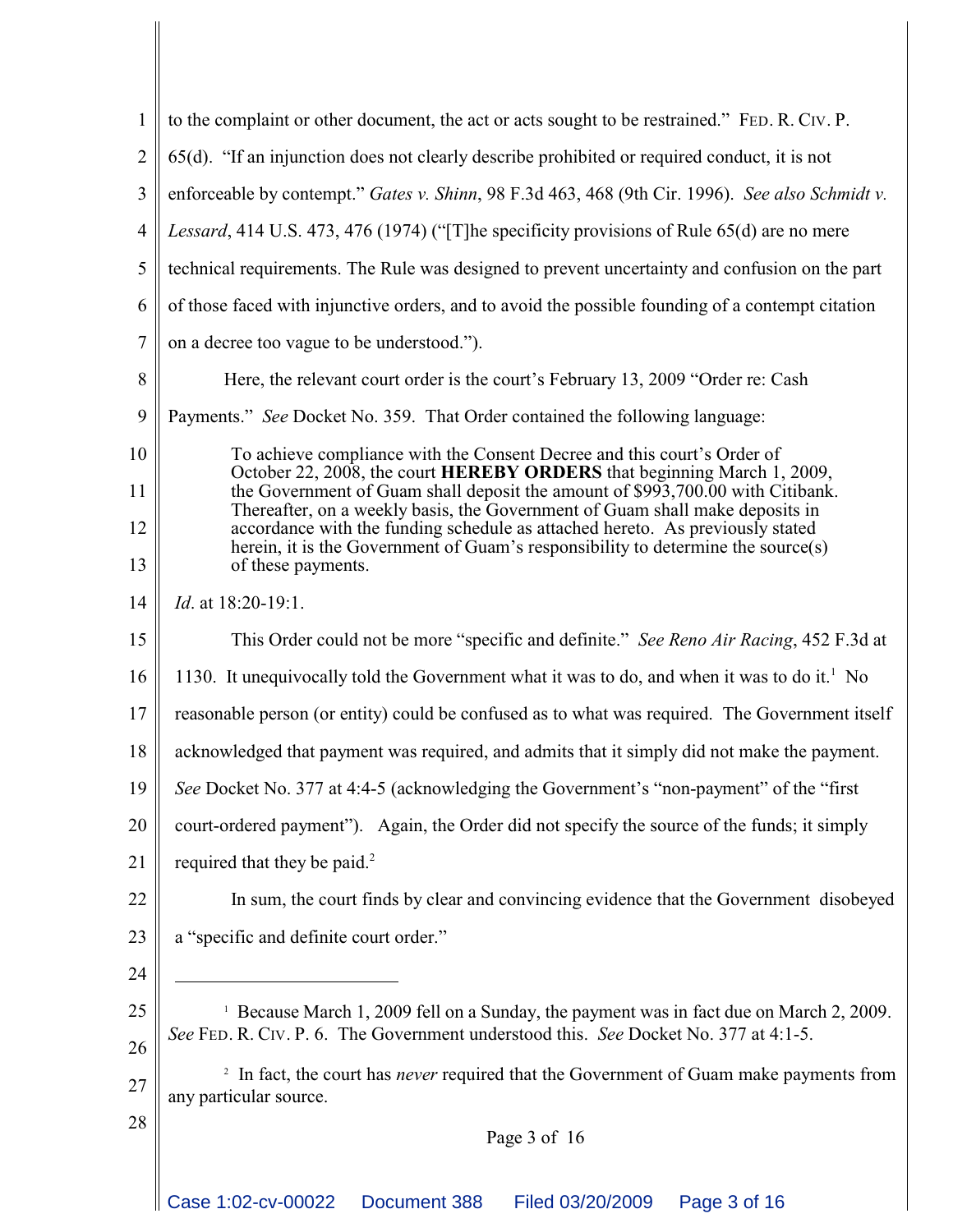1

2

3

4

5

6

7

# **2. The Government "Fail[ed] To Take All Reasonable Steps Within [Its] Power To Comply"**

The second issue is whether the Government "fail[ed] to take all reasonable steps within [its] power to comply." *Reno Air Racing*, 452 F.3d at 1130. A party will be found to have failed to take "every reasonable step" to comply when there was "little conscientious effort" on its part to comply*. Stone v. City and County of San Francisco*, 968 F.2d 850, 857 (9th Cir. 1992) (*quoting Sekaquaptewa v. MacDonald*, 544 F.2d 396, 406 (9th Cir. 1976)).

8 9 10 11 12 13 14 The Government states that "[t]he submission for the District Court's consideration of Public Law 30-1 represented the [Government's] good faith efforts to find a viable alternative to the weekly payment and which would not delay or impede the timetable the Court had previously ordered." Docket No. 377 at 13:16-19. Setting aside the fact that "there is no good faith exception to the requirement of obedience to a court order," *In re Dual-Deck Video*, 10 F.3d at 695, the court cannot imagine how PL 30-1 could qualify as a *reasonable* step taken in compliance with the court's February 13, 2009 Order.<sup>3</sup>

15 16 17 18 19 Section 6 certainly cannot be viewed as a reasonable step towards compliance with the court's February 13, 2009 Order because it specifically prohibits making the required payments and was clearly enacted in direct contravention of the Order. Indeed, the enactment of this kind of legislation has been a key factor in cases where contempt has been found. *See*, *e.g.*, *Hook v. Arizona Dep't of Corrections*, 107 F.3d 1397, 1403-04 (9th Cir. 1997) (upholding contempt

20

28

- 21 22 23 24 25 <sup>3</sup> The court notes that the Governor's original bill (Bill 51), as submitted to the 30th Guam Legislature, did not contain Section 6. Prior to the Legislature's radical amendments, Bill 51 proposed a more viable financing plan—namely, the Section 30-backed revenue bonds proposed by the Receiver and recommended by the financial experts: the expert retained by the United States, Jonathan Shefftz; Bureau of Budget Management and Research ("BBMR") Director, Bertha Duenas; Government of Guam's Bond Counsel, Stanley J. Dirks; Acting Guam Economic Development Authority, Rita Nauta; and Public Finance Management, Inc. *See* Docket No. 359 at 10 n.14.
- 26 27 Additionally, the court recognizes that Bill 51, in its original form, was the *second* attempt by the Governor to seek legislation approving Section 30-backed bond financing; the first attempt was with the 29th Guam Legislature (Bill No. 399). Throughout these proceedings, the Governor has been cooperative in seeking the necessary financing.

# Page 4 of 16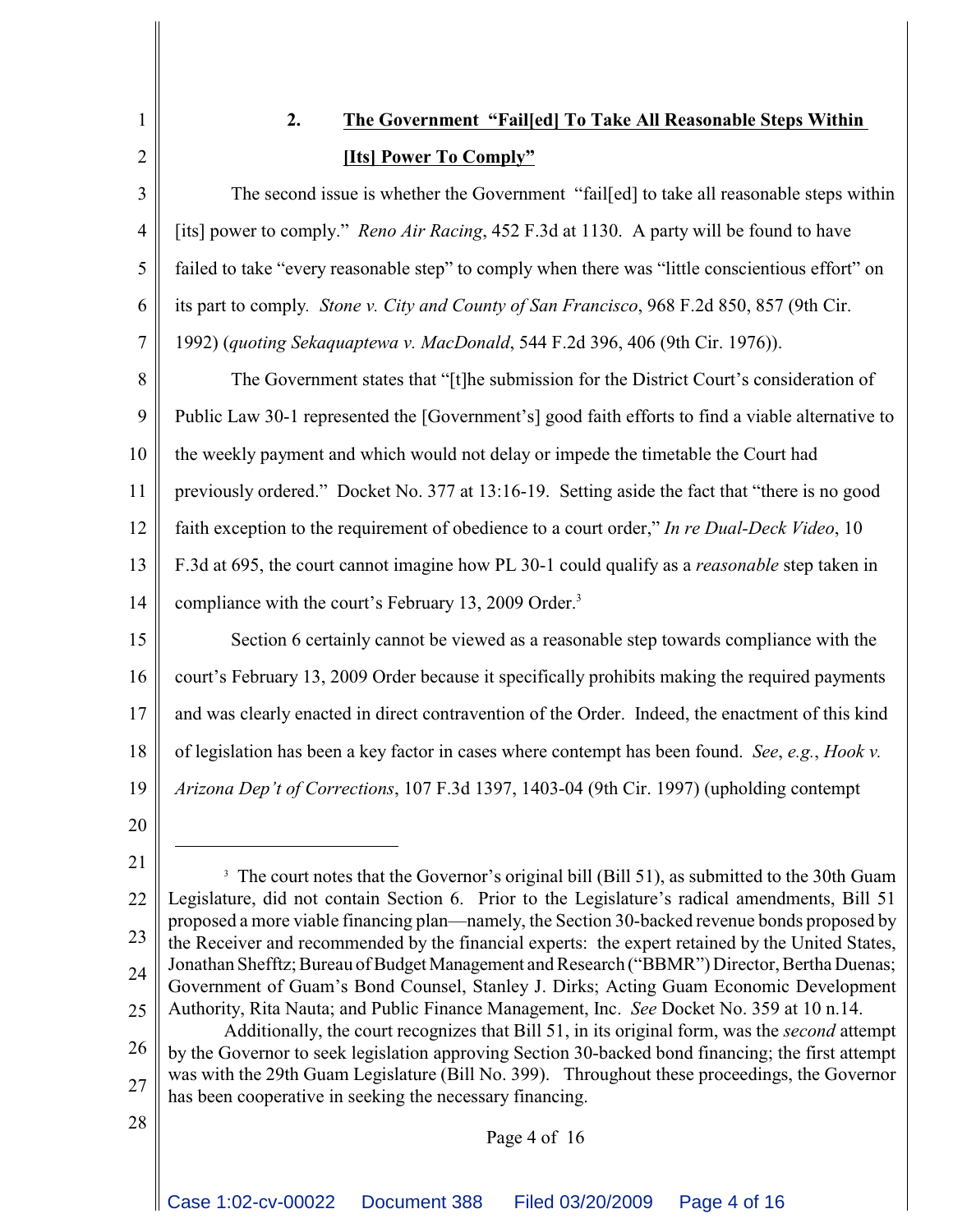| $\mathbf{1}$   | sanction against governmental defendant where legislature set up barrier to court-ordered                                                                                                                                                                  |  |  |  |  |
|----------------|------------------------------------------------------------------------------------------------------------------------------------------------------------------------------------------------------------------------------------------------------------|--|--|--|--|
| $\overline{2}$ | payment); Delaware Valley Citizens' Council for Clean Air v. Com. of Pennsylvania, 678 F.2d                                                                                                                                                                |  |  |  |  |
| 3              | 470, 476 (3d Cir. 1982), cert. denied, 459 U.S. 969 (1982) (same); Halderman v. Pennhurst                                                                                                                                                                  |  |  |  |  |
| 4              | State School & Hosp., 673 F.2d 628, 638 (3d Cir. 1982), cert. denied, 465 U.S. 1038 (1984)                                                                                                                                                                 |  |  |  |  |
| 5              | (same). See also Shuffler v. Heritage Bank, 720 F.2d 1141, 1147 (9th Cir. 1983) (upholding                                                                                                                                                                 |  |  |  |  |
| 6              | contempt sanction against private defendant who deliberately set up barriers to court-ordered                                                                                                                                                              |  |  |  |  |
| 7              | payment).                                                                                                                                                                                                                                                  |  |  |  |  |
| 8              | It is no defense that PL 30-1 provides alternative financing methods. This court's                                                                                                                                                                         |  |  |  |  |
| 9              | February 13, 2009 Order did not give the Government the option of either making weekly                                                                                                                                                                     |  |  |  |  |
| 10             | payments or providing the court with a viable financing plan. It categorically ordered the                                                                                                                                                                 |  |  |  |  |
| 11             | Government to make certain payments. The Order stated that the <i>court</i> would suspend the                                                                                                                                                              |  |  |  |  |
| 12             | weekly payments, if <i>it</i> were satisfied that a viable financing plan had been submitted. The Order                                                                                                                                                    |  |  |  |  |
| 13             | did not say, or even imply, that the <i>Government</i> could unilaterally suspend its payment                                                                                                                                                              |  |  |  |  |
| 14             | obligations by submitting what it considered viable alternative financing methods.                                                                                                                                                                         |  |  |  |  |
| 15             | Moreover, the Government's own consultants have pointed out flaws in PL 30-1. As the                                                                                                                                                                       |  |  |  |  |
| 16             | United States pointed out:                                                                                                                                                                                                                                 |  |  |  |  |
| 17             | The Bank of America, [the Government's] bond consultant, opined that the<br>system revenue pledge (section 51822) is not a viable option; for the second                                                                                                   |  |  |  |  |
| 18             | option (section $\overline{51823}$ ), the bank could not provide a definitive time frame for<br>completing a bond financing package. Both the Bank of America and [the                                                                                     |  |  |  |  |
| 19             | Government's] bond counsel stated that PL 30-1 created two other uncertainties<br>for the issuance of financing for the Consent Decree projects: (1) the legislation<br>provides that the Deficit Financing Bonds must be issued at the same time or       |  |  |  |  |
| 20             |                                                                                                                                                                                                                                                            |  |  |  |  |
| 21             | before the landfill system bonds; and (2) the Legislature did not increase the debt<br>ceiling. As a result, [the Government's] bond counsel stated that PL 30-1 is<br>likely not to be legally sufficient to authorize the issuance of the full amount of |  |  |  |  |
| 22             | the bonds necessary for the Consent Decree projects. Moreover, he stated that<br>the other financing options contained in PL 30-1, lease-leaseback and private                                                                                             |  |  |  |  |
| 23             | financing bonds, required further legislative approvals.                                                                                                                                                                                                   |  |  |  |  |
| 24             | See Docket No. 383 at 13:23-14:7 (citations omitted) (emphasis in original).                                                                                                                                                                               |  |  |  |  |
| 25             | In sum, the court finds by clear and convincing evidence that the Government's                                                                                                                                                                             |  |  |  |  |
| 26             | enactment of PL 30-1 was not a reasonable step taken within its power to comply with the                                                                                                                                                                   |  |  |  |  |
| 27             | court's Order. Thus, since the Government (1) disobeyed a "specific and definite court order,"                                                                                                                                                             |  |  |  |  |
| 28             | Page 5 of 16                                                                                                                                                                                                                                               |  |  |  |  |
|                |                                                                                                                                                                                                                                                            |  |  |  |  |
|                | Case 1:02-cv-00022<br>Document 388<br>Filed 03/20/2009<br>Page 5 of 16                                                                                                                                                                                     |  |  |  |  |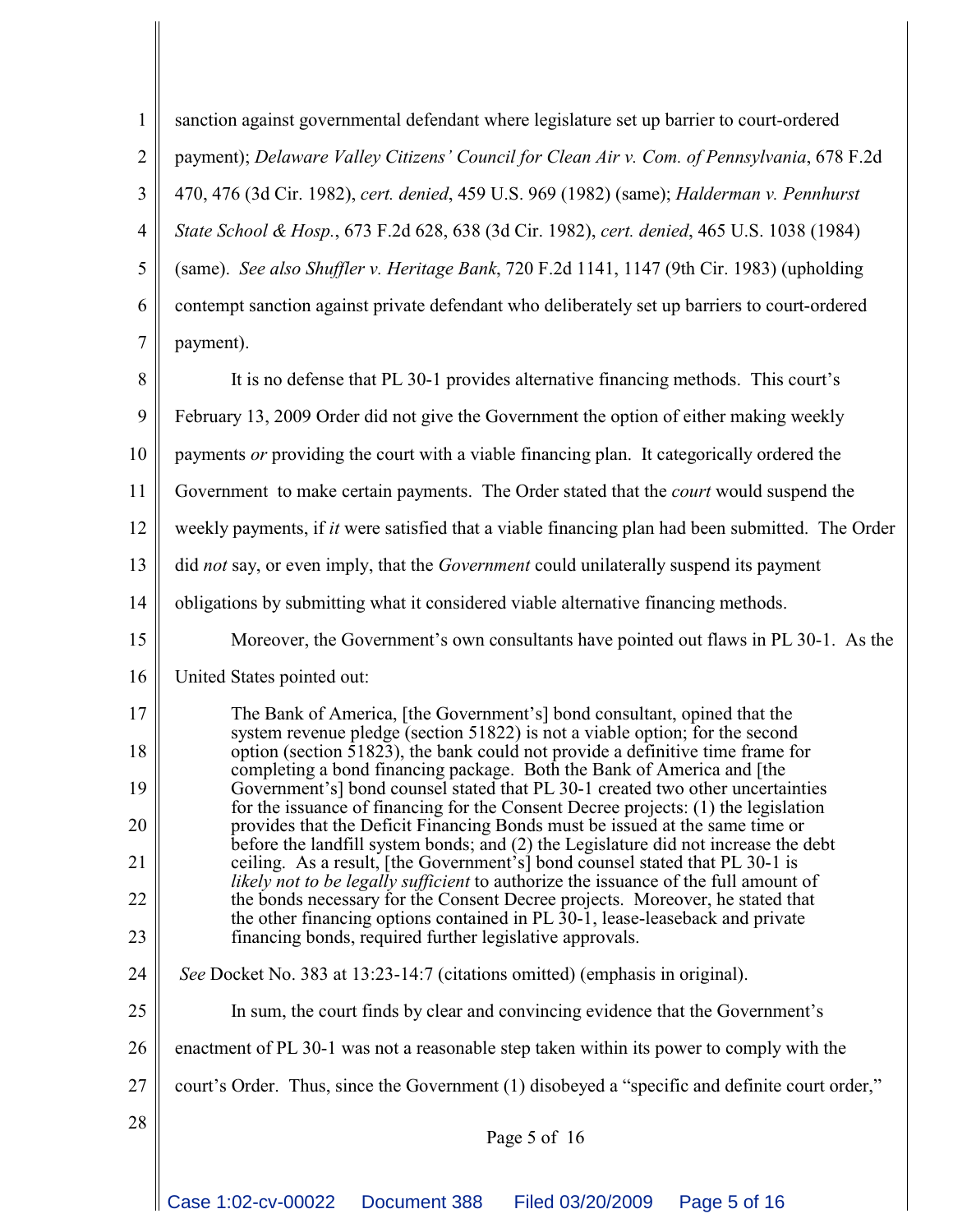and (2) "fail[ed] to take [any] reasonable steps within [its] power to comply," the elements of civil contempt are met. *Reno Air Racing*, 452 F.3d at 1130.

3

4

5

6

1

2

#### **B. The Government Raises No Successful Defense To Civil Contempt**

The Government purports to raise the following defenses to civil contempt: (1) impossibility; (2) good faith; and (3) the invalidity of the underlying order.<sup>4</sup> None has any merit.

7

# **1. Impossibility**

8 9 10 11 12 13 14 15 16 17 18 19 The Government asserts that "[a] demonstration that compliance is impossible is a defense in a civil contempt proceeding." Docket No. 377 at 4:22-23 (*citing United States v. Rylander*, 460 U.S. 752, 757 (1983)). In this instance, the Government contends that Section 6 of PL 30-1 made it impossible to comply with the court's Order because it was placed "in the untenable position of contravening a valid and duly enacted provision of Guam law that prohibits the payment of that sum, or any other amount, for Consent Decree projects unless there is a legislative authorization or appropriation for the expenditure." *Id*. at 5:13-16. However, as the Government aptly acknowledges, "the impossibility defense does not apply when 'the person charged is responsible for the inability to comply.'" *Id*. at 5:5-6 (*citing United States v. Asay*, 614 F.2d 655, 660 (9th Cir. 1980); *Delaware Valley Citizens' Council*, 678 F.2d at 475-6). The Government is silent on the obvious point: the Government *itself* is entirely responsible for the law purportedly making it impossible to comply with the court's

20

<sup>21</sup> 22 23 24 25 26 27 28 <sup>4</sup> Although it is not relevant to the Order to Show Cause, the court notes that the concept of force majeure was raised in the Government's "Motion for Reconsideration" and in the United States' response. *See* Docket Nos. 369 & 383. The force majeure argument is unfounded here. First, although force majeure may be a defense to penalties for a delay in performance, it is *not* an excuse for non-performance on the basis of economic hardship. As the Consent Decree explicitly states, "[e]conomic hardship . . . shall not be considered [an event] beyond the reasonable control of the Government of Guam for purposes of determining whether an event is force majeure." *See* Docket No. 55 at 19:4-7. Second, the Government has demonstrated that it has the ability to make payments, and that it has the option of pursuing Section 30-backed bond financing. Third, the Government has failed to make the force majeure argument in its proper procedural setting, which is the dispute resolution process. *See id.* In sum, the court finds this argument frivolous. Future assertions thereof will be cause for sanctions.

Page 6 of 16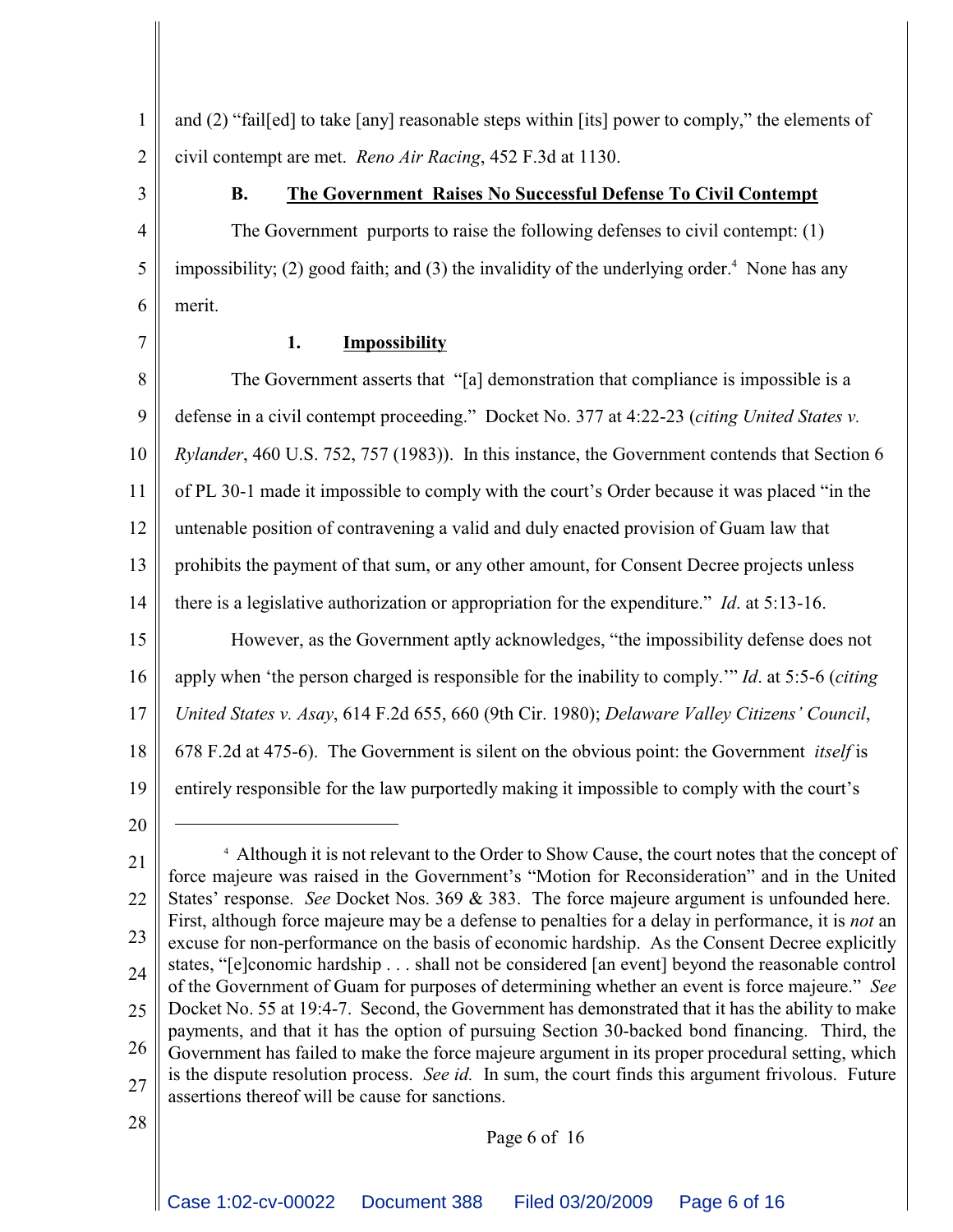1 2 3 4 5 6 7 8 9 Order.<sup>5</sup> See Docket No. 377 at 3 n.1 (making clear, without acknowledging, that PL 30-1 was enacted after the court's February 13, 2009 Order). The Government's enactment of Section 6 completely negates its impossibility defense. *See*, *e.g.*, *Hook*, 107 F.3d at 1403-04 (rejecting state director's impossibility defense that was based on later-enacted state law designed to make compliance impossible); *Delaware Valley Citizens' Council*, 678 F.2d at 475-76 (rejecting state's impossibility defense that was based on fact that state legislature had prohibited expenditure of state funds on court-ordered projects in furtherance of environmental consent decree); *Halderman*, 673 F.2d at 638 (rejecting state director's impossibility defense that was based on later-enacted state law designed to make compliance impossible).

10 11 12 13 14 The court recognizes the fundamental conflict between Section 6 of PL 30-1 and the February 13, 2009 Order. Section 6 purports to make compliance with court-ordered payments in this case contingent upon "legislative authorization or appropriation." Docket No. 377 at 3 n.1. In effect, Section 6 makes compliance with the Consent Decree subject to the whims of those in political office. This is simply unacceptable.

15 16 17 18 19 20 21 22 The Supreme Court has repeatedly and consistently held that the Supremacy Clause<sup>6</sup> of the U.S. Constitution renders invalid any state authority conflicting with a federal court order. *See*, *e.g.*, *Washington v. Washington State Comm'l Passenger Fishing Vessel Ass'n*, 443 U.S. 658, 695 (1979); *North Carolina State Bd. of Educ'n v. Swann*, 402 U.S. 43, 46 (1971); *Griffin v. County School Board*, 377 U.S. 218, 231-34 (1964); *Cooper v. Aaron*, 358 U.S. 1 (1958); *see also Morgan v. McDonough*, 540 F.2d 527 (1st Cir. 1976); *United States v. Indianola Municipal Separate School District*, 410 F.2d 626, 630-31 (5th Cir. 1969); *State of New Jersey, Dep't of Envtl. Protection v. Gloucester Envtl. Mgmt. Srvs., Inc.*, Civ. Nos. 84-0152(JBS), 92-3860(JBS),

- 23
- 24 25

28

Page 7 of 16

 $<sup>5</sup>$  The court finds the Government's silence on this point deafening.</sup>

<sup>26</sup> 27  $\delta$  Art. VI, cl. 2 states: "This Constitution, and the Laws of the United States which shall be made in Pursuance thereof; . . . shall be the supreme Law of the Land; and the Judges in every State shall be bound thereby, any Thing in the Constitution or Laws of any State to the Contrary notwithstanding."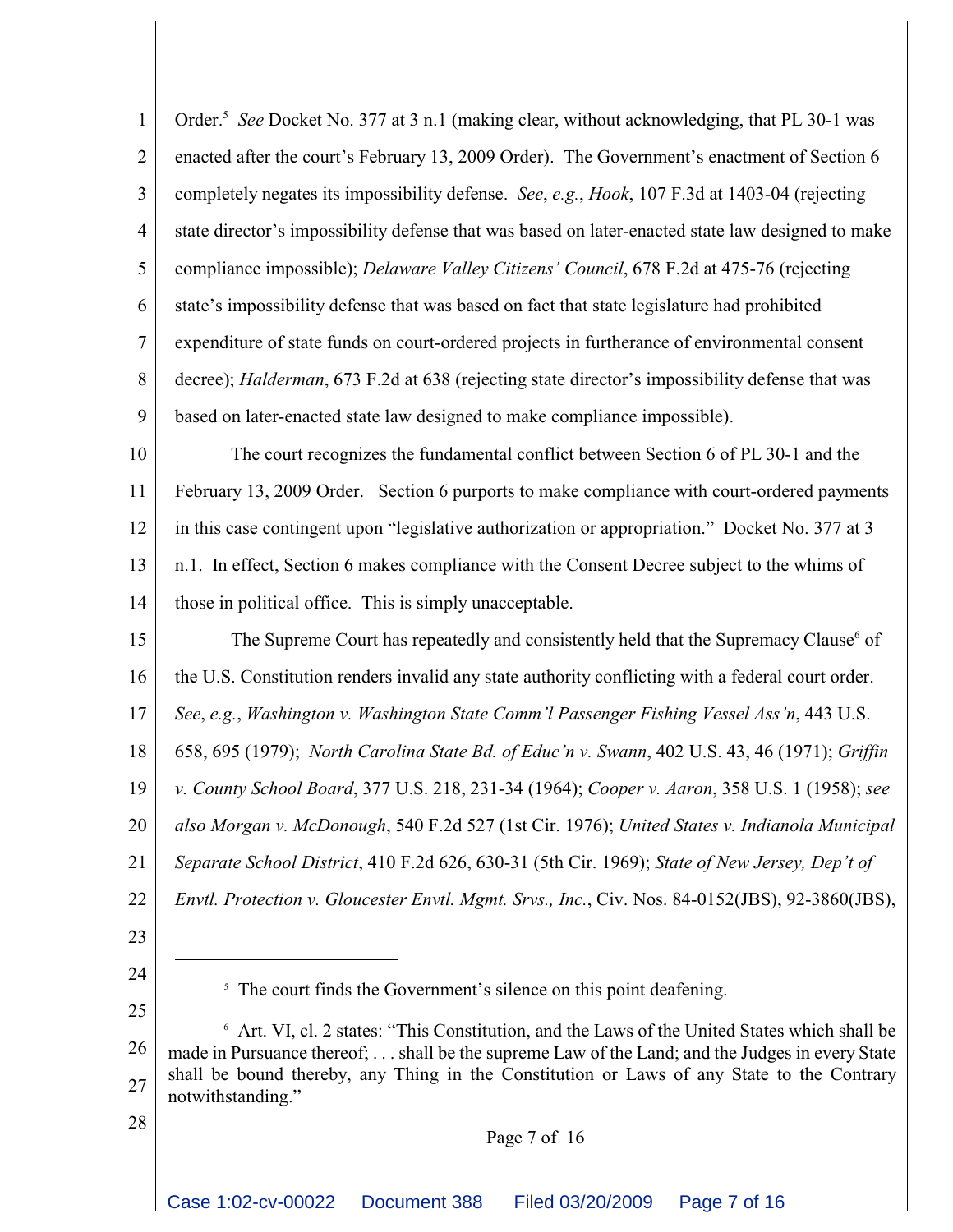1 2 2005 WL 1129763 at \*\*11-14 (D.N.J. May 11, 2005) (striking state statute designed to interfere with projects proceeding under CERCLA consent decree).

3 4 5 6 7 8 9 10 11 12 13 The Government knows all too well the reaches of the Supremacy Clause; the court has previously stricken similar legislation in this very action. *See* Docket No. 218 (declaring PL 29- 19 null and void under the Supremacy Clause, for similar reasons, and citing, *inter alia*, *Hook*, 107 F.3d at 1397; *Rust v. Johnson*, 597 F.2d 174, 179 (9th Cir. 1979)); Docket No. 377 at 10:2- 21 (discussing the Supremacy Clause and the inability of a "[s]tate law prohibition against compliance with the District Court's decree [to] survive the command of the Supremacy Clause of the United States Constitution," especially where "the federal court order involves the utilization of public funds to vindicate a federal court's application or enforcement of federal law."). Enactment of Section 6 is simply another obstructionist tactic to prevent compliance with the court's Order and to further delay progress toward the closure of the Ordot Dump and the opening of the Layon landfill.<sup>7</sup>

14 15 In sum, the court rejects the Government's impossibility defense, and declares Section 6 of PL 30-1 null and void under the Supremacy Clause of the U.S. Constitution.

16

#### **2. Good faith**

17 18 19 20 The Government attempts to articulate a good faith defense to the contempt charge. *See* Docket No. 377 at 13:16-20. However, as stated above, "there is no good faith exception to the requirement of obedience to a court order." *In re Dual-Deck Video*, 10 F.3d at 695. Thus, there is no defense available on this argument.

21

#### **3. Invalidity of underlying order**

22 23 24 25 Finally, the Government implicitly defends itself against the contempt charge by making some exceptionally specious arguments to the effect that the court exceeded its authority in the February 13, 2009 Order. *See* Docket No. 377 at 5:16-21; 7:3-9:22. These arguments are not only specious, they are irrelevant: as the Government itself notes, "[a] party in contempt cannot

26 27

28

 $\alpha$  Again, the court did not participate in selecting the Layon as the site of the new landfill. Rather, that choice was entirely the Government's. *See* Docket No. 359 at 5 n.5.

#### Page 8 of 16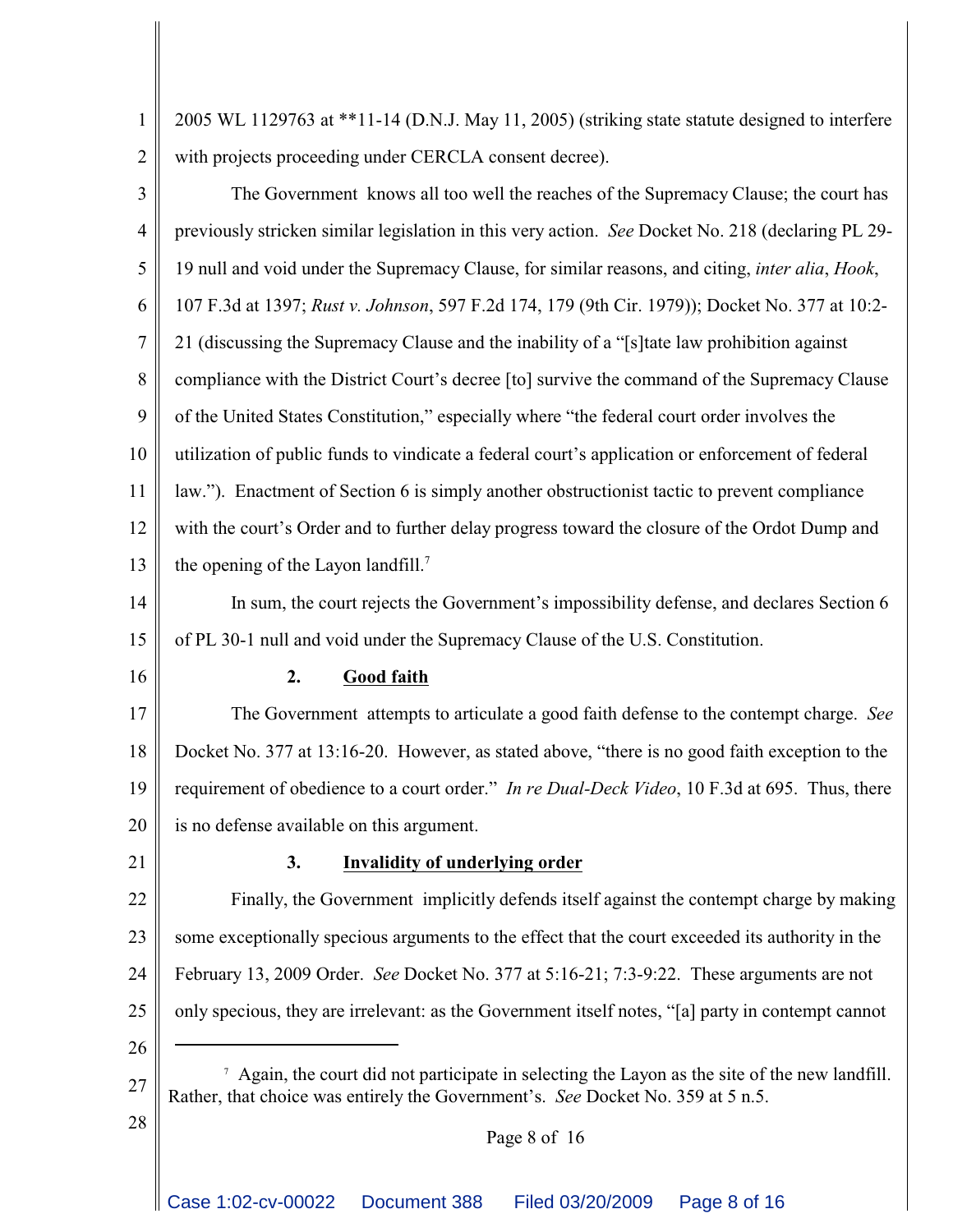1 2 3 4 5 6 collaterally attack the underlying order in a contempt proceeding and . . . an order by a court with subject matter and personal jurisdiction must be observed until reversed by orderly and proper proceedings, 'without regard for even the constitutionality of the Act under which the order was issued.'" *Id*. at 13:12-15 (*citing Hook v. State of Arizona*, 907 F. Supp. 1326, 1338 (D. Ariz. 1995)). The Government's arguments that the court exceeded its authority constitute just such collateral attacks. Accordingly, they constitute no defense.

7 8 9 Thus, because the elements of civil contempt have been met and the Government has failed to raise any successful defense, the court finds it in civil contempt. The question now is determining the appropriate sanction.

10

#### **II. CIVIL CONTEMPT SANCTION**

11 12 13 14 15 16 17 18 19 20 "Sanctions for civil contempt may be imposed to coerce obedience to a court order, or to compensate the party pursuing the contempt action for injuries resulting from the contemptuous behavior, or both." *Gen'l Signal Corp.*, 787 F.2d at 1380. The record must make clear whether the sanctions are intended to be coercive or compensatory. *Id*.; *see also FTC v. Kuykendall*, 371 F.3d 745, 763 (10th Cir. 2004) (*en banc*) (a district court, in imposing contempt sanctions, "must set forth clear reasons for its findings"). When crafting a civil contempt sanction, the factors to be considered include: (1) the harm from noncompliance; (2) the probable effectiveness of the sanction; (3) the contemnor's financial resources, and the burden the sanctions may impose on them; and (4) the contemnor's willfulness in disregarding the court's order. *United States v. UMWA*, 330 U.S. 258, 303-04 (1947).

21 22 23 24 25 26 27 An assessment of these factors indicates that a coercive fine is proper here. The harm from the Government's noncompliance with the court's February 13, 2009 Order would potentially delay the closure of the Ordot Dump. As the court has stated before, the operations of the Ordot Dump pose an immense hazard to Guam's public health and its environmental integrity. *See*, *e.g.*, Docket Nos. 239 & 359. And the Government's willfulness in disregarding the court's Order was certainly extreme. The court has been unable to find any other case in which a state or local legislature enacted a law that identified a specific court order and blatantly

28

# Page 9 of 16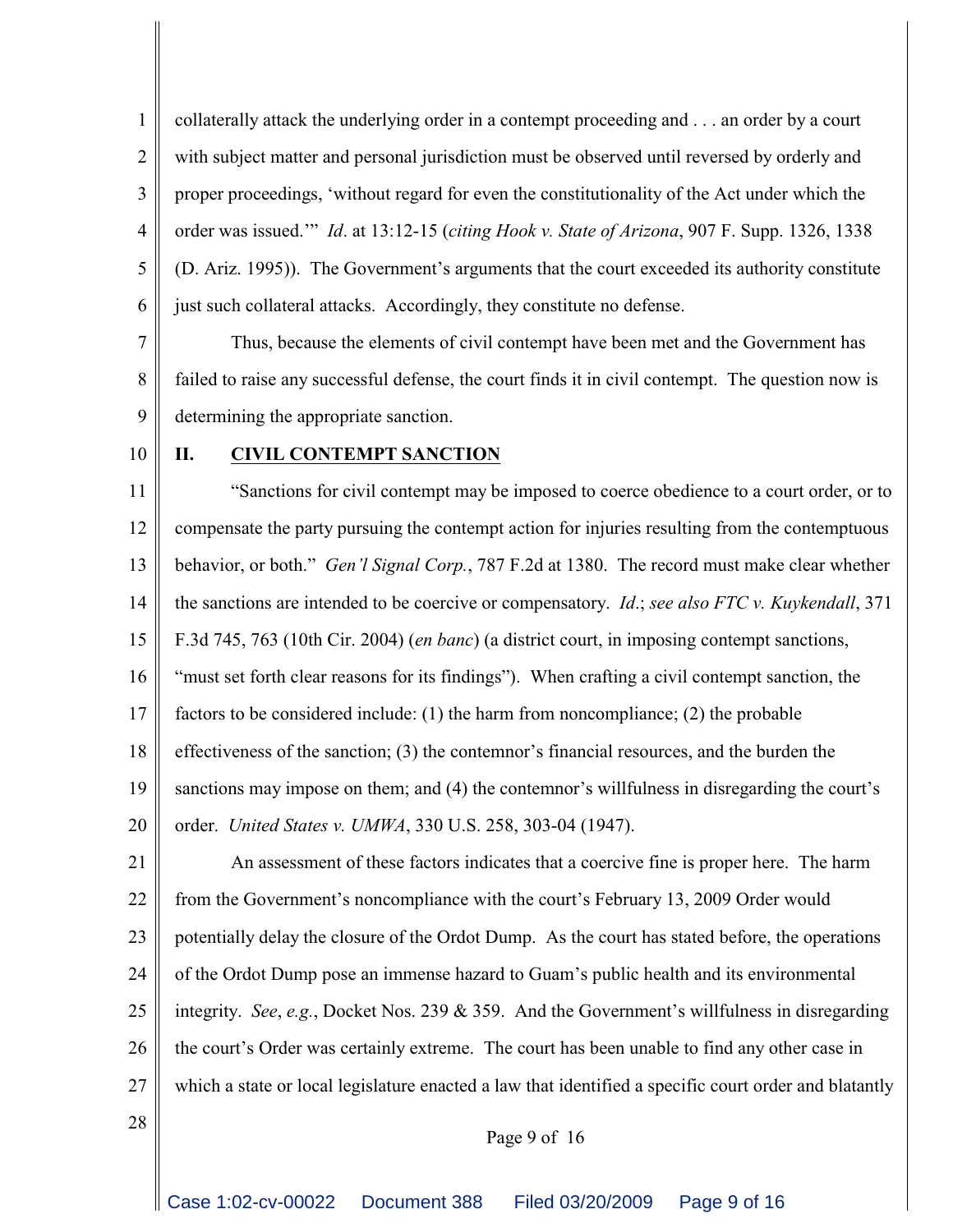1 2 3 4 5 6 prohibited compliance with that order. *See* Section 6 of PL 30-1, *quoted in* Docket No. 377 at 3 n.1 ("*No* public official of the government of Guam . . . *shall* transfer *or* expend any public funds to comply with the February 13, 2009 Order of the Chief Judge of the District Court of Guam, relative to Civil Case No. 02-00022 . . . *or* any other order that purports to legally direct any official of the government of Guam to expend funds without any legislative authorization *or* appropriation.") (emphasis in original).

7 8 9 10 11 12 13 14 15 16 17 18 Moreover, a coercive sanction is appropriate because the court's goal here is compliance. To that end, the court is acutely aware of the Government's long history of noncompliance with the requirements of the Consent Decree in this case. *See* Docket No. 383 at 8:6-9:3 (detailing the Government's noncompliance with the court's financing orders). The Government is reminded that stipulated penalties continue to accrue.<sup>8</sup> See id. at 19:2-20:16 (detailing the \$15,336,000.00 in *stipulated* penalties and \$280,750.00 in additional fines that the Government has incurred by failing to comply with various deadlines in this case). Finally, the court finds the Government is capable of making the weekly payments required in the court's February 13, 2009 Order, insofar as the Government has been setting the funds aside for such use.<sup>9</sup> Since compliance is factually possible, the Government may purge its contempt and avoid the actual payment of the coercive sanction by immediately coming into compliance.<sup>10</sup> As such, the probable effectiveness of the sanction is high.

19

#### **III. ETHICAL COMMENTS**

20

21

22

28

Before concluding, the court makes a few observations on this phase of the litigation.

## **A. Rule 11 Concerns**

23 24 <sup>8</sup> Should the United States subsequently move for the payment of these penalties, the court will strongly consider such a request. Pursuant to federal law, any such funds paid as penalties must go to the United States Treasury; they cannot be used for Consent Decree projects.

25 26 The court appreciates that the Governor has set aside the funds as the court ordered. *See* <sup>9</sup> Docket No. 372.

27  $10$  The court reiterates that there are less onerous ways of financing the Consent Decree projects, such as the use of Section 30-backed revenue bonds.

Page 10 of 16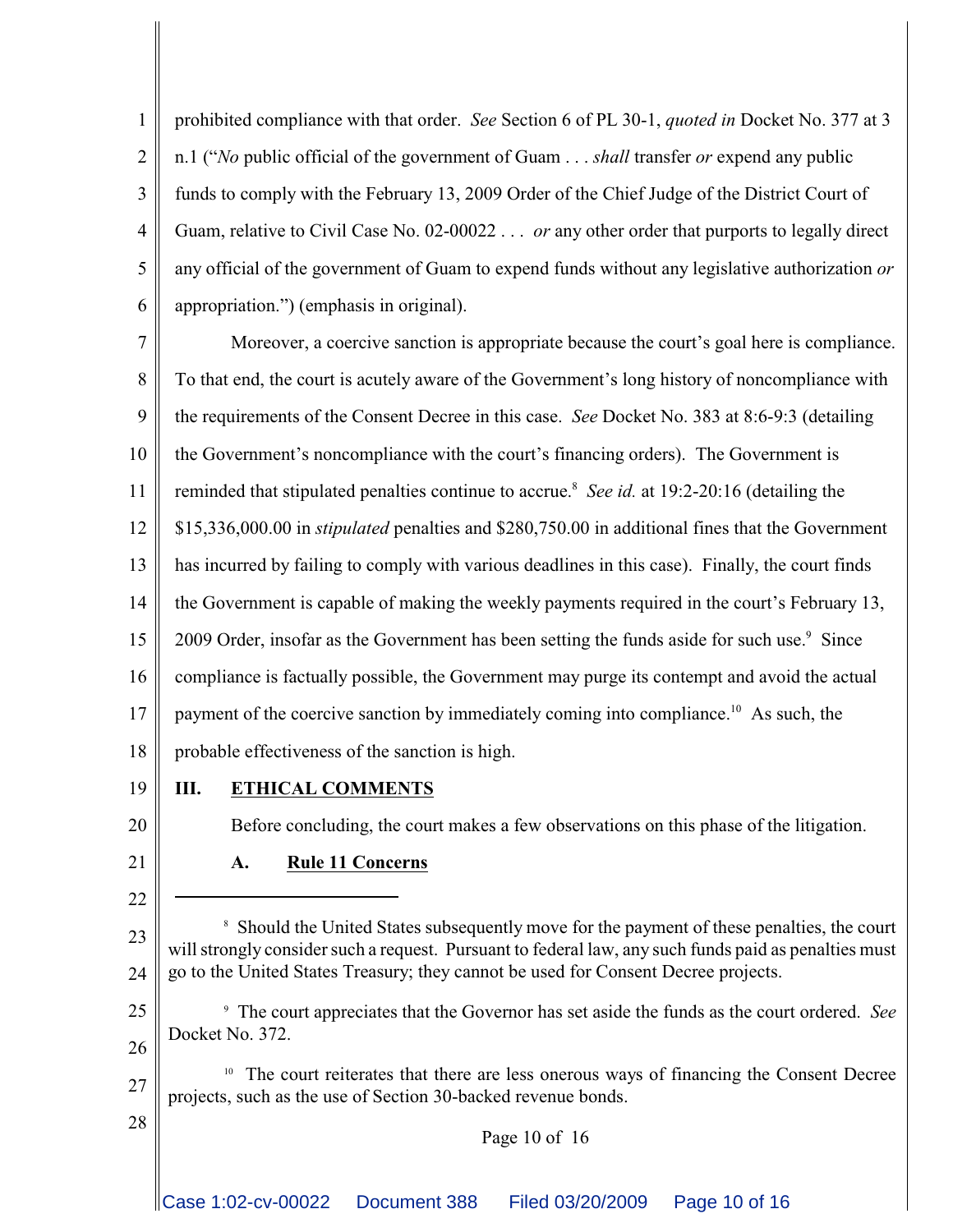| 1              | Rule 11(b) of the Federal Rules of Civil Procedure provides that "[b]y presenting to the             |  |  |  |  |
|----------------|------------------------------------------------------------------------------------------------------|--|--|--|--|
| $\mathbf{2}$   | court a pleading, written motion, or other paper —whether by signing, filing, submitting, or later   |  |  |  |  |
| 3              | advocating it—an attorney certifies that [the pleading meets certain minimal conditions], to         |  |  |  |  |
| 4              | the best of the person's knowledge, information, and belief, formed after an inquiry reasonable      |  |  |  |  |
| 5              | under the circumstances" FED. R. CIV. P. 11(b). Such conditions include that $(1)$ the               |  |  |  |  |
| 6              | pleading "is not being presented for any improper purpose, such as to harass, cause unnecessary      |  |  |  |  |
| $\overline{7}$ | delay, or needlessly increase the cost of litigation;" and (2) that "the claims, defenses, and other |  |  |  |  |
| 8              | legal contentions are warranted by existing law or by a nonfrivolous argument for extending,         |  |  |  |  |
| 9              | modifying, or reversing existing law or for establishing new law." <i>Id.</i> $11(b)(1)-(2)$ .       |  |  |  |  |
| 10             | As has been indicated throughout this Order, the court doubts that the Government's                  |  |  |  |  |
| 11             | response to the court's "Order to Show Cause" satisfies these conditions. This is true for an        |  |  |  |  |
| 12             | embarrassing number of reasons. A few examples:                                                      |  |  |  |  |
| 13             | As noted above, the brief acknowledges that the impossibility defense to                             |  |  |  |  |
| 14             | contempt does not apply when the person charged is responsible for the inability                     |  |  |  |  |
| 15             | to comply, and then obscures the fact that this defense is unavailable by ignoring                   |  |  |  |  |
| 16             | that the Government created its purported inability to comply. See supra I.B.1.                      |  |  |  |  |
| 17             | The brief, while extolling the authority of the Guam Legislature, notes that the                     |  |  |  |  |
| 18             | Legislature's power to legislate extends "to all rightful subjects of legislation not                |  |  |  |  |
| 19             | inconsistent with the laws of the United States applicable to Guam," and then                        |  |  |  |  |
| 20             | says nothing about how, in light of that language, the Legislature could possibly                    |  |  |  |  |
| 21             | have authority to pass a law explicitly designed to contravene a federal court                       |  |  |  |  |
| 22             | order enforcing the Clean Water Act—one of "the laws of the United States"                           |  |  |  |  |
| 23             | applicable to Guam." Docket No. 377 at 6:8-12.                                                       |  |  |  |  |
| 24             | The brief devotes several pages to an attack on the court's February 13, 2009<br>٠                   |  |  |  |  |
| 25             | Order as in excess of court authority, notwithstanding an explicit                                   |  |  |  |  |
| 26             | acknowledgment that such attacks have no role in a defense to contempt. See                          |  |  |  |  |
| 27             | Docket No. 377 at 7:3-9:22, 13:12-15. And even if the attack were formally                           |  |  |  |  |
| 28             | Page 11 of 16                                                                                        |  |  |  |  |
|                |                                                                                                      |  |  |  |  |
|                | Case 1:02-cv-00022<br>Document 388<br>Filed 03/20/2009<br>Page 11 of 16                              |  |  |  |  |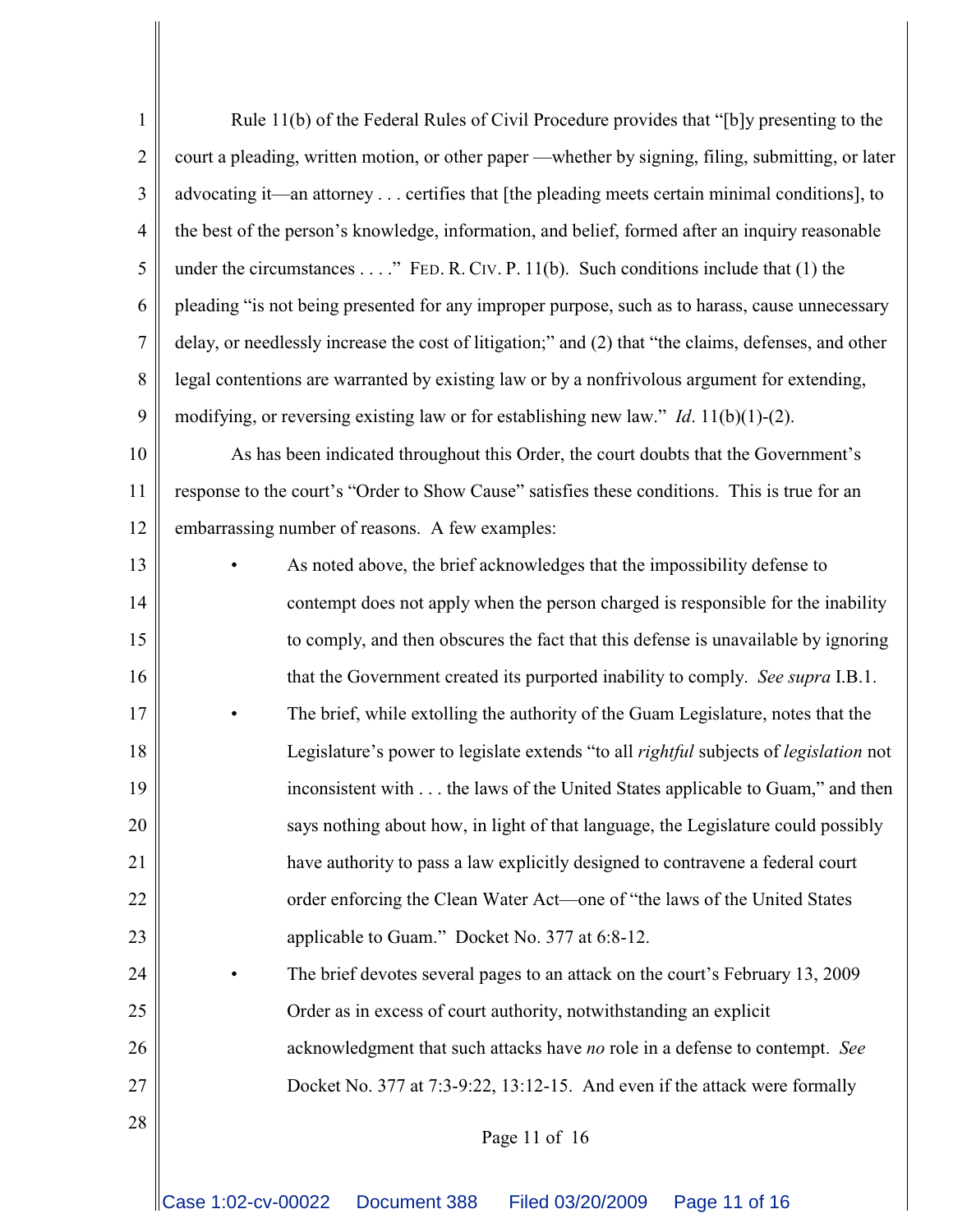| 1              | appropriate, it would still be analytically obtuse, as it is based <i>entirely</i> on cases                                                                                   |  |  |  |  |  |
|----------------|-------------------------------------------------------------------------------------------------------------------------------------------------------------------------------|--|--|--|--|--|
| $\overline{2}$ | that have no bearing on the facts at hand, for a simple reason: in none of the cited                                                                                          |  |  |  |  |  |
| 3              | cases was the legislature bound by a consent decree. See id.; see also Rochester                                                                                              |  |  |  |  |  |
| $\overline{4}$ | Pure Waters District v. Environmental Protection Agency, 960 F.2d 180, 185-6                                                                                                  |  |  |  |  |  |
| 5              | (D.C. Cir. 1992) (United States Congress not bound by court's order, and                                                                                                      |  |  |  |  |  |
| 6              | sheltered in any event by Appropriations Clause); San Francisco NAACP v. San                                                                                                  |  |  |  |  |  |
| 7              | Francisco Unified School Dist., 896 F.2d 412 (9th Cir. 1990) (legislature not                                                                                                 |  |  |  |  |  |
| 8              | bound by consent decree); <i>Brewster v. Dukakis</i> , 675 F.2d 1 (1st Cir. 1982)                                                                                             |  |  |  |  |  |
| 9              | (same); New York State Ass'n for Retarded Children, Inc. v. Carey, 631 F.2d 162                                                                                               |  |  |  |  |  |
| 10             | (2d Cir. 1980) (same). By contrast, the Consent Decree in this case binds the                                                                                                 |  |  |  |  |  |
| 11             | entire Government of Guam. <sup>11</sup>                                                                                                                                      |  |  |  |  |  |
| 12             | The brief acknowledges the priority, under the Supremacy Clause, of the laws of                                                                                               |  |  |  |  |  |
| 13             | the United States, yet does not bring this important rule to bear on its analysis.                                                                                            |  |  |  |  |  |
| 14             | See Docket No. 377 at 10:2-15.                                                                                                                                                |  |  |  |  |  |
| 15             | The brief acknowledges that "all parties have an unequivocal obligation to obey                                                                                               |  |  |  |  |  |
| 16             | [court orders] while they remain in effect," and then is silent on how this rule                                                                                              |  |  |  |  |  |
| 17             | might bear on its case, and on why it should be excepted from this rule. See id. at                                                                                           |  |  |  |  |  |
| 18             | $10:10-11.$                                                                                                                                                                   |  |  |  |  |  |
| 19             | For these and other reasons, the court is skeptical that the Government's response to the                                                                                     |  |  |  |  |  |
| 20             | court's "Order to Show Cause" satisfies the requirements of Rule 11(b) of the Federal Rules of                                                                                |  |  |  |  |  |
| 21             | Civil Procedure. Going forward, the court cautions Government counsel to be mindful of its                                                                                    |  |  |  |  |  |
| 22             | obligations under Rule 11.                                                                                                                                                    |  |  |  |  |  |
| 23             | <b>B.</b><br><b>Oath of Office Violations</b>                                                                                                                                 |  |  |  |  |  |
| 24             | Section 1423d of the Organic Act of Guam provides:                                                                                                                            |  |  |  |  |  |
| 25             | Every member of the legislature and all officers of the Government of Guam                                                                                                    |  |  |  |  |  |
| 26             |                                                                                                                                                                               |  |  |  |  |  |
| 27             | 11<br>Whether the Government failed to notice this distinction or simply ignored it, the court<br>cannot tell; either way, the conduct is troubling and, again, embarrassing. |  |  |  |  |  |
| 28             | Page 12 of 16                                                                                                                                                                 |  |  |  |  |  |
|                |                                                                                                                                                                               |  |  |  |  |  |
|                | Case 1:02-cv-00022<br>Document 388<br>Filed 03/20/2009<br>Page 12 of 16                                                                                                       |  |  |  |  |  |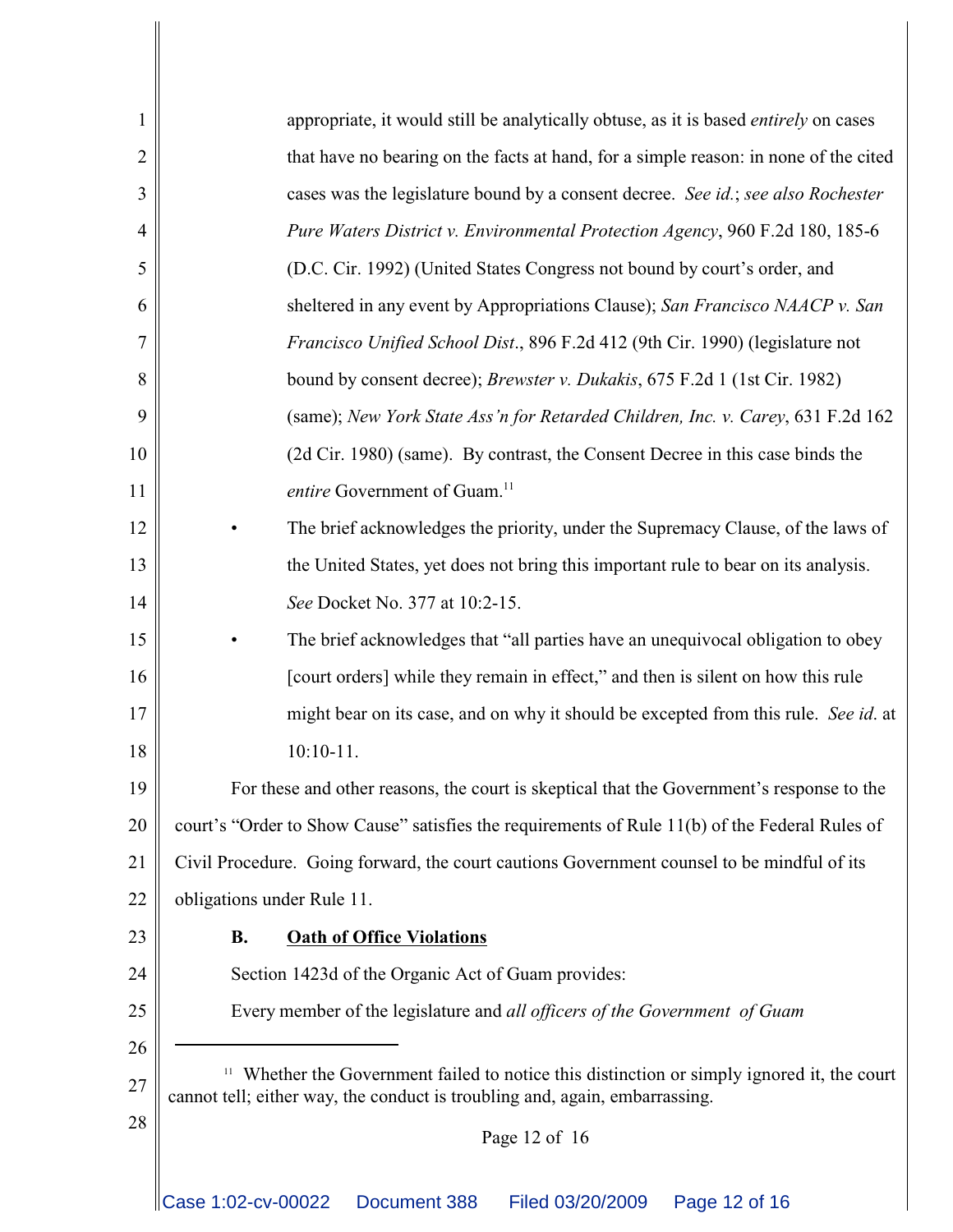| $\mathbf{1}$             | shall take the following oath or affirmation:                                                                                                                                                                                                                                                                                                                                          |  |  |  |  |  |
|--------------------------|----------------------------------------------------------------------------------------------------------------------------------------------------------------------------------------------------------------------------------------------------------------------------------------------------------------------------------------------------------------------------------------|--|--|--|--|--|
| $\overline{2}$<br>3<br>4 | "I solemnly swear (or affirm) in the presence of Almighty God that I will well<br>and faithfully support the Constitution of the United States, the laws of the<br>United States applicable to Guam and the laws of Guam, and that I will<br>conscientiously and impartially discharge my duties as a member of the Guam<br>Legislature (or as an officer of the Government of Guam)." |  |  |  |  |  |
| 5                        | 48 U.S.C. § 1423d (emphasis added).                                                                                                                                                                                                                                                                                                                                                    |  |  |  |  |  |
| 6                        | The Government argues that "the Government [itself], its boards, directors, agencies,                                                                                                                                                                                                                                                                                                  |  |  |  |  |  |
| $\boldsymbol{7}$         | authorities and departments are duty-bound to uphold and enforce a duly enacted law of Guam."                                                                                                                                                                                                                                                                                          |  |  |  |  |  |
| 8                        | Docket No. 377 at 6:20-21. While that is true, as the above-quoted passage from the Organic                                                                                                                                                                                                                                                                                            |  |  |  |  |  |
| 9                        | Act makes clear, the Government's various authorities and officers also have a duty to "well and                                                                                                                                                                                                                                                                                       |  |  |  |  |  |
| 10                       | faithfully support"— <i>i.e.</i> , uphold—"the Constitution of the United States [and] the laws of the                                                                                                                                                                                                                                                                                 |  |  |  |  |  |
| 11                       | United States applicable to Guam."                                                                                                                                                                                                                                                                                                                                                     |  |  |  |  |  |
| 12                       | Thus, every officer of the Government of Guam who supported enactment of (the                                                                                                                                                                                                                                                                                                          |  |  |  |  |  |
| 13                       | patently unconstitutional) Section 6 of PL 30-1 violated his or her oath of office.                                                                                                                                                                                                                                                                                                    |  |  |  |  |  |
| 14                       | The Supreme Court has written that                                                                                                                                                                                                                                                                                                                                                     |  |  |  |  |  |
| 15                       | No state legislator or executive or judicial officer can war against the<br>Constitution without violating his undertaking to support it. Chief Justice                                                                                                                                                                                                                                |  |  |  |  |  |
| 16<br>17                 | Marshall spoke for a unanimous Court in saying that: "If the legislatures of the<br>several states may, at will, annul the judgments of the courts of the United States,<br>and destroy the rights acquired under those judgments, the constitution itself                                                                                                                             |  |  |  |  |  |
| 18                       | becomes a solemn mockery " A Governor who asserts a power to nullify a<br>federal court order is similarly restrained. If he had such power, said Chief                                                                                                                                                                                                                                |  |  |  |  |  |
| 19                       | Justice Hughes, in 1932, also for a unanimous Court, "it is manifest that the fiat<br>of a state Governor, and not the Constitution of the United States, would be the                                                                                                                                                                                                                 |  |  |  |  |  |
| 20                       | supreme law of the land; that the restrictions of the Federal Constitution upon the<br>exercise of state power would be but impotent phrases"                                                                                                                                                                                                                                          |  |  |  |  |  |
| 21                       | Cooper, 358 U.S. at 18-19 (citations omitted) (quoting United States v. Peters, 9 U.S. (5                                                                                                                                                                                                                                                                                              |  |  |  |  |  |
| 22                       | Cranch) 115, 136 (1809); Sterling v. Constantin, 287 U.S. 378, 397-398 (1932)).                                                                                                                                                                                                                                                                                                        |  |  |  |  |  |
| 23                       | In sum, not only have our island's officials wasted time and money by enacting patently                                                                                                                                                                                                                                                                                                |  |  |  |  |  |
| 24                       | unconstitutional legislation designed to frustrate compliance with a valid court order effecting                                                                                                                                                                                                                                                                                       |  |  |  |  |  |
| 25                       | federal law, they have "war[red] against the Constitution," thereby violating their oath of office.                                                                                                                                                                                                                                                                                    |  |  |  |  |  |
| 26                       |                                                                                                                                                                                                                                                                                                                                                                                        |  |  |  |  |  |
| 27                       |                                                                                                                                                                                                                                                                                                                                                                                        |  |  |  |  |  |
| 28                       | Page 13 of 16                                                                                                                                                                                                                                                                                                                                                                          |  |  |  |  |  |
|                          |                                                                                                                                                                                                                                                                                                                                                                                        |  |  |  |  |  |
|                          | Case 1:02-cv-00022<br>Page 13 of 16<br>Document 388<br>Filed 03/20/2009                                                                                                                                                                                                                                                                                                                |  |  |  |  |  |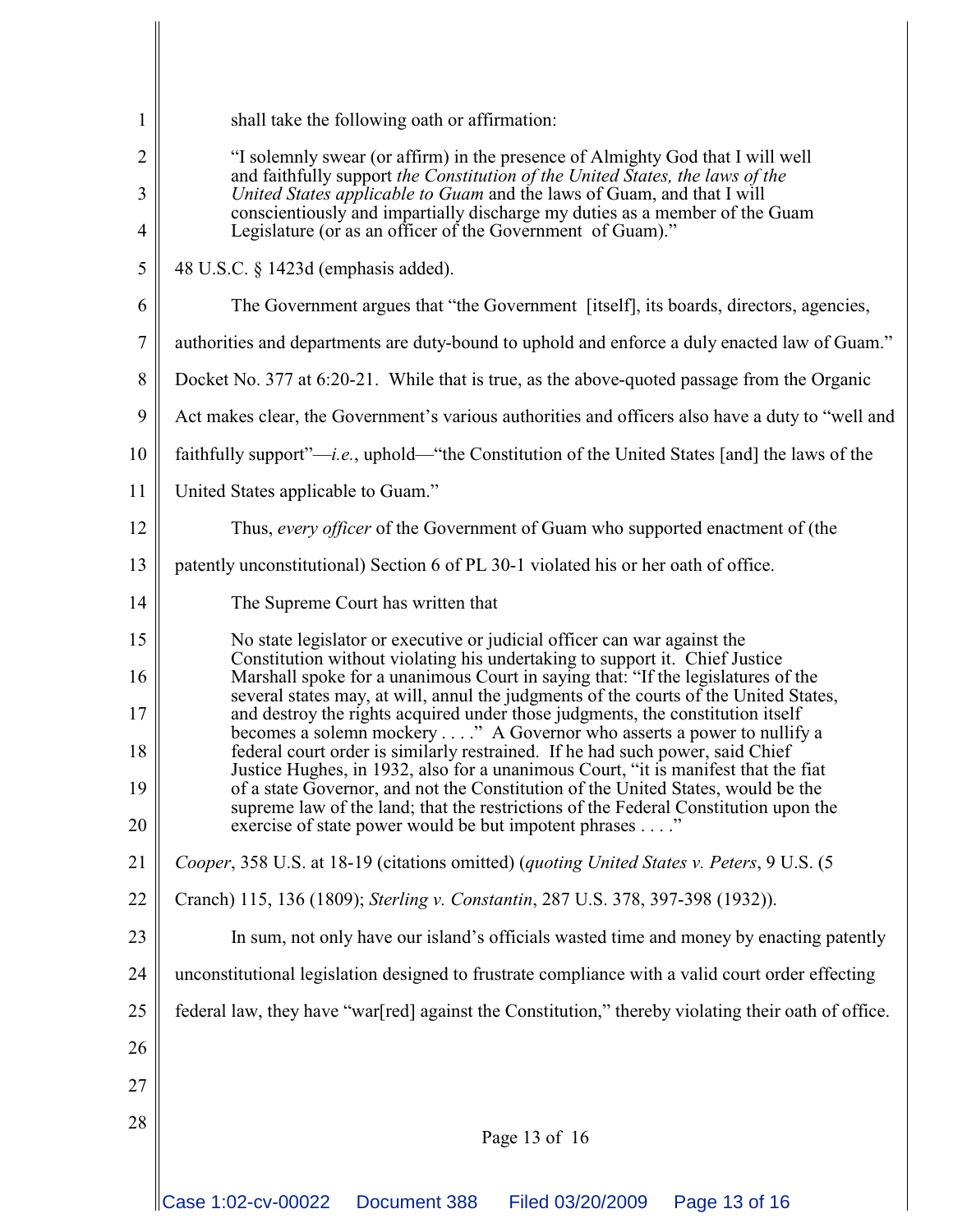### **IV. CONCLUSION**

1

21

22

28

2 3 4 5 Persons who make private determinations of the law and refuse to obey a court order always risk contempt. *Maness v. Meyers*, 419 U.S. 449, 458 (1975). Thus, "[a]bsent a stay, 'all orders and judgments of courts must be complied with promptly.'" *Donovan v. Mazzola*, 716 F.2d 1226, 1240 (9th Cir. 1983) (*quoting Maness*, 419 U.S. at 458).<sup>12</sup>

6 7 8 9 10 11 The Government should not have resorted to frivolous modes of self-help, such as enacting patently unconstitutional laws designed to relieve it of its obligations under the court's February 13, 2009 Order. Clear and convincing evidence shows that the Government disobeyed a "specific and definite court order," and that it "fail[ed] to take all reasonable steps within [its] power to comply." The Government's defenses and excuses are unavailing. Section 6 of PL 30-1 is declared null and void under the Supremacy Clause.

12 13 14 15 16 17 18 19 20 Finding the Government in civil contempt, the court hereby **ORDERS** it to comply with its February 13, 2009 Order immediately. By 12:00 noon on Monday, March 23, 2009, the Government shall deposit all monies due and owing under the court's February 13, 2009 Order with Citibank, N.A. According to the court's schedule, that amount is \$3,974,800.00. Failure to do so will result in the immediate imposition of daily civil contempt sanctions, beginning in the amount of \$10,000.00 and then doubling each day thereafter, up to a daily limit of \$250,000.00. Thus, the payment schedule for the contempt sanctions is as follows: If the Government fails to deposit \$3,974,800.00 with Citibank, N.A. by 12:00 noon on Monday, March 23, 2009, a \$10,000.00 fine shall be immediately

assessed and due to the court by 9:00 a.m. on Tuesday, March 24, 2009.<sup>13</sup>

23 24 25 *See also United States v. Galin*, 222 F.3d 1123, 1127 (9th Cir. 2000) (same); *Britton v.* <sup>12</sup> *Co-op Banking Group*, 916 F.2d 1405, 1410 (9th Cir. 1990) (same); *In re Crystal Palace Gambling Hall, Inc*., 817 F.2d 1361, 1365 (9th Cir. 1987) (same); *Chapman v. Pacific Tel. &Tel. Co.*, 613 F.2d 193, 197 (9th Cir. 1979) (same).

26 27  $<sup>13</sup>$  The Clerk of Court is hereby ordered to deposit all monies received as contempt sanctions</sup> into the Bank of Hawaii interest-bearing savings account created by this court's order of January 24, 2008. *See* Docket Nos. 216 & 217. Said funds shall remain on deposit pending further order of the

#### Page 14 of 16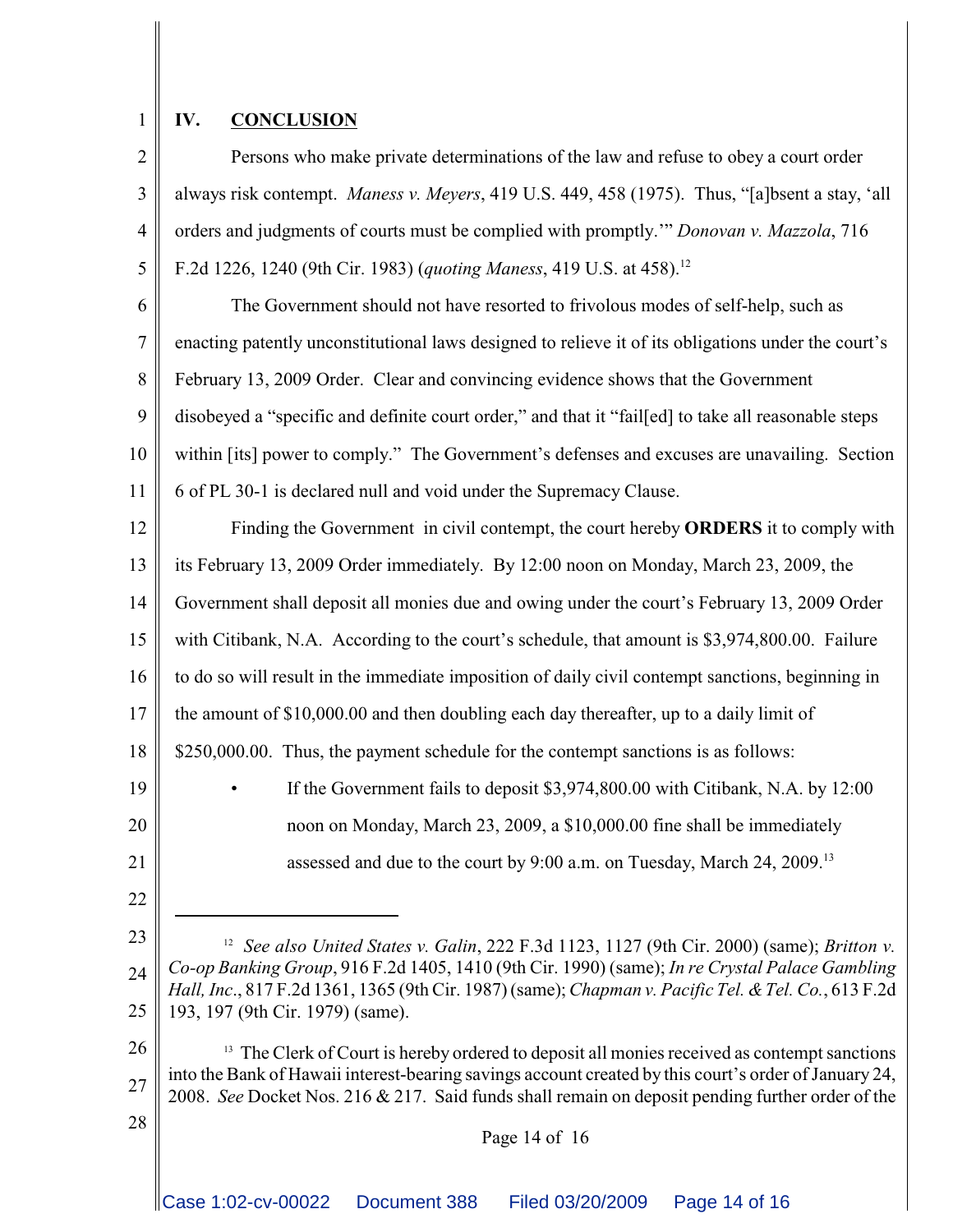| $\mathbf{1}$   | If the Government fails to deposit \$3,974,800.00 with Citibank, N.A. by 12:00                                                                                                                            |              |                                                                         |                                                                                |  |  |  |
|----------------|-----------------------------------------------------------------------------------------------------------------------------------------------------------------------------------------------------------|--------------|-------------------------------------------------------------------------|--------------------------------------------------------------------------------|--|--|--|
| $\overline{2}$ | noon on Tuesday, March 24, 2009, a \$20,000.00 fine shall be immediately                                                                                                                                  |              |                                                                         |                                                                                |  |  |  |
| 3              | assessed and due to the court by 9:00 a.m. on Wednesday, March 25, 2009.                                                                                                                                  |              |                                                                         |                                                                                |  |  |  |
| $\overline{4}$ | If the Government fails to deposit \$3,974,800.00 with Citibank, N.A. by 12:00                                                                                                                            |              |                                                                         |                                                                                |  |  |  |
| 5              | noon on Wednesday, March 25, 2009, a \$40,000.00 fine shall be immediately                                                                                                                                |              |                                                                         |                                                                                |  |  |  |
| 6              | assessed and due to the court by 9:00 a.m. on Thursday, March 26, 2009.                                                                                                                                   |              |                                                                         |                                                                                |  |  |  |
| 7              | If the Government fails to deposit \$3,974,800.00 with Citibank, N.A. by 12:00                                                                                                                            |              |                                                                         |                                                                                |  |  |  |
| 8              | noon on Thursday, March 26, 2009, an \$80,000.00 fine shall be immediately                                                                                                                                |              |                                                                         |                                                                                |  |  |  |
| 9              | assessed and due to the court by 9:00 a.m. on Friday, March 27, 2009.                                                                                                                                     |              |                                                                         |                                                                                |  |  |  |
| 10             |                                                                                                                                                                                                           |              |                                                                         | If the Government fails to deposit \$3,974,800.00 with Citibank, N.A. by 12:00 |  |  |  |
| 11             | noon on Friday, March 27, 2009, a \$160,000.00 fine shall be immediately                                                                                                                                  |              |                                                                         |                                                                                |  |  |  |
| 12             |                                                                                                                                                                                                           |              | assessed and due to the court by 9:00 a.m. on Saturday, March 28, 2009. |                                                                                |  |  |  |
| 13             | If the Government fails to deposit $$4,968,500.0014$ with Citibank, N.A. by 12:00                                                                                                                         |              |                                                                         |                                                                                |  |  |  |
| 14             | noon on Monday, March 30, 2009, a \$250,000.00 fine shall be immediately                                                                                                                                  |              |                                                                         |                                                                                |  |  |  |
| 15             |                                                                                                                                                                                                           |              | assessed and due to the court by 9:00 a.m. on Tuesday, March 31, 2009.  |                                                                                |  |  |  |
| 16             | Thereafter, the coercive sanctions shall continue to accrue at the rate of \$250,000.00 per                                                                                                               |              |                                                                         |                                                                                |  |  |  |
| 17             | business day until the Government comes into compliance with the payment schedule set forth                                                                                                               |              |                                                                         |                                                                                |  |  |  |
| 18             | in the court's February 13, 2009 Order. <sup>15</sup>                                                                                                                                                     |              |                                                                         |                                                                                |  |  |  |
| 19             | In light of this ruling, the Government's "Motion for Reconsideration" is hereby                                                                                                                          |              |                                                                         |                                                                                |  |  |  |
| 20             |                                                                                                                                                                                                           |              |                                                                         |                                                                                |  |  |  |
| 21             |                                                                                                                                                                                                           |              |                                                                         |                                                                                |  |  |  |
| 22             | court, and shall be used to pay for expenditures that will facilitate the enforcement of the Consent<br>Decree.                                                                                           |              |                                                                         |                                                                                |  |  |  |
| 23             | <sup>14</sup> The increase in the figure is attributable to the additional \$993,700.00 due pursuant to the                                                                                               |              |                                                                         |                                                                                |  |  |  |
| 24             | court's schedule. See Docket No. 359.                                                                                                                                                                     |              |                                                                         |                                                                                |  |  |  |
| 25             | On the basis of the parties' briefs, the court is persuaded that it could have resorted to more<br>15                                                                                                     |              |                                                                         |                                                                                |  |  |  |
| 26             | drastic measures to enforce compliance with its February 13, 2009 Order. The court designed the<br>contempt sanction as it did because, in selecting contempt sanctions, "a court must exercise the least |              |                                                                         |                                                                                |  |  |  |
| 27             | possible power adequate to the end proposed." Spallone v. United States, 493 U.S. 265, 280 (1990)<br>(internal quotation omitted).                                                                        |              |                                                                         |                                                                                |  |  |  |
| 28             | Page 15 of 16                                                                                                                                                                                             |              |                                                                         |                                                                                |  |  |  |
|                |                                                                                                                                                                                                           |              |                                                                         |                                                                                |  |  |  |
|                | Case 1:02-cv-00022                                                                                                                                                                                        | Document 388 | Filed 03/20/2009                                                        | Page 15 of 16                                                                  |  |  |  |